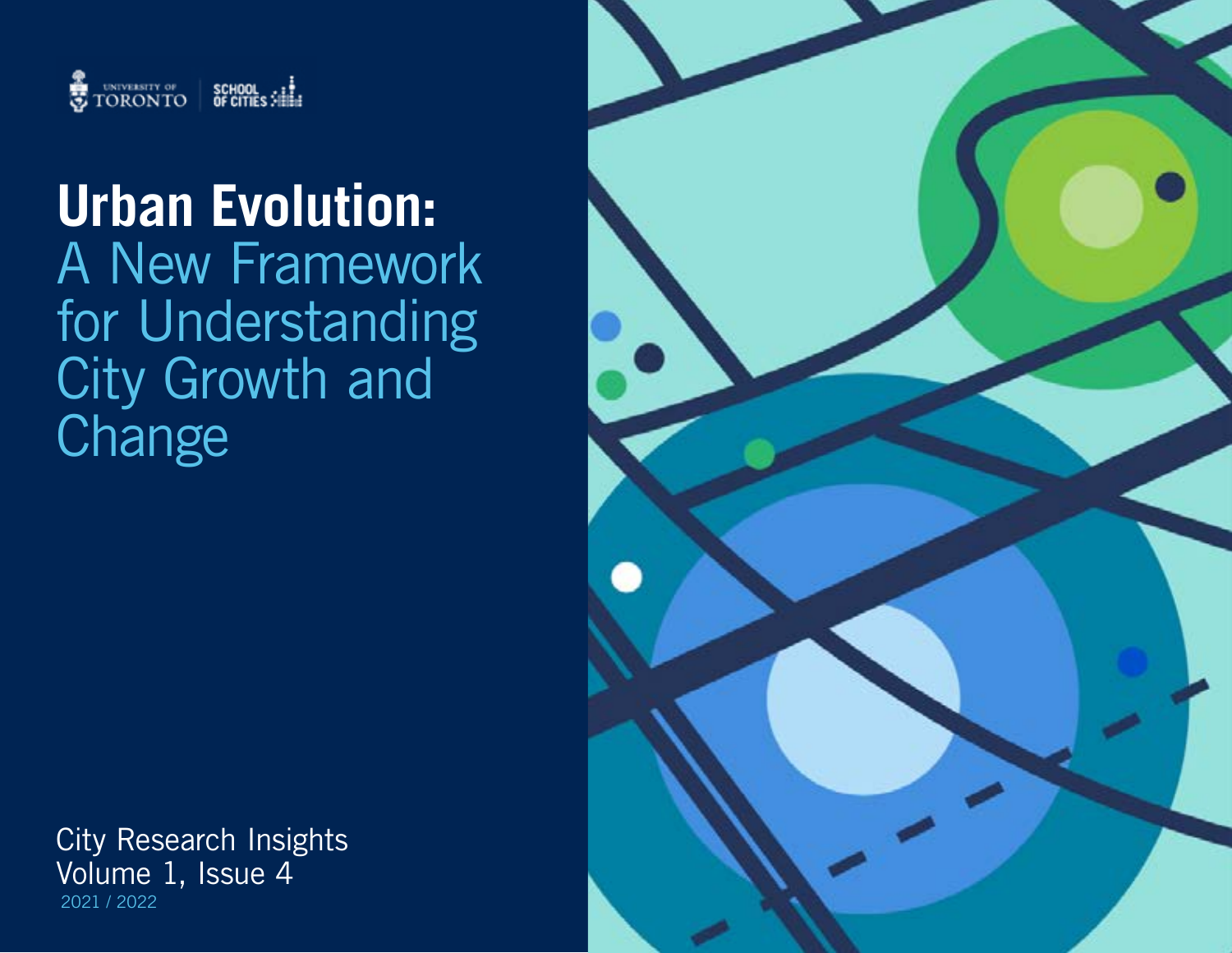# **University of Toronto researchers are proposing a fundamental reframe of our thinking about how cities change over time.**

A multidisciplinary working group, established under the banner of the [Urban Genome Project \(](https://www.schoolofcities.utoronto.ca/science-cities/urban-genome-project)UGP), is renewing connections between the life and physical sciences and the social sciences to decode the DNA of the city. Supported by the [School of Cities,](https://www.schoolofcities.utoronto.ca/) co-leads **Daniel Silver** (Sociology) and **Mark Fox**  (Industrial Engineering and Computer Science) are exploring how the concept of evolution can apply beyond the study of living things to help us better understand our cities and the processes that influence change within them.

Originally inspired by the Human Genome Project, UGP has involved ongoing collaboration among faculty and graduate students from sociology, industrial engineering, computer science, architecture, biology, economic geography, and others at U of T and partner universities.



While the application of evolutionary concepts to cities is not entirely new, the Urban Genome Project is attempting to join them together into a novel general evolutionary model for cities. The model provides a framework for understanding how various city characteristics appear at different rates and in different places, and for understanding how those characteristics may have shared or divergent development patterns across time and space.

#### **PROJECT LEAD:**

#### **Daniel Silver,**

Department Of Sociology; Academic Director, Toronto Region Statistics Canada Research Chair

#### **Mark Fox,**

Industrial Engineering And Computer Science; Director, Urban Data Centre, School Of **Cities** 

#### **RESEARCHERS:**

**Robert M. Wright,**  Landscape Architecture, Daniels Faculty, University of Toronto

#### **Thiago Silva,**  Computer Science, Federal University of Technology, Brazil and Visiting Professor, University of Toronto

**Noga Keider,**  Hebrew University of Jerusalem

**Fabio Dias,**  State Street

**Ari Mazzeo,**  Art, Design and Technology, University of Toronto

**Hamnah Majeed,**  Sociology, University of Toronto

**Patrick Adler,**  Rotman School's Martin Prosperity Institute, University of **Toronto** 

**Fernando Calderón Figueroa,**  Sociology, University of Toronto

**Ultan Byrne,**  Architecture, Columbia GSAPP

**Alex Olson,**  Centre for Analytics and Artificial Intelligence Engineering

**Clara Bitter,**  Architecture, University of Toronto

**Olimpia Bidian,**  Sociology, University of Toronto

**Khalil Martin,**  Civil Engineering, University of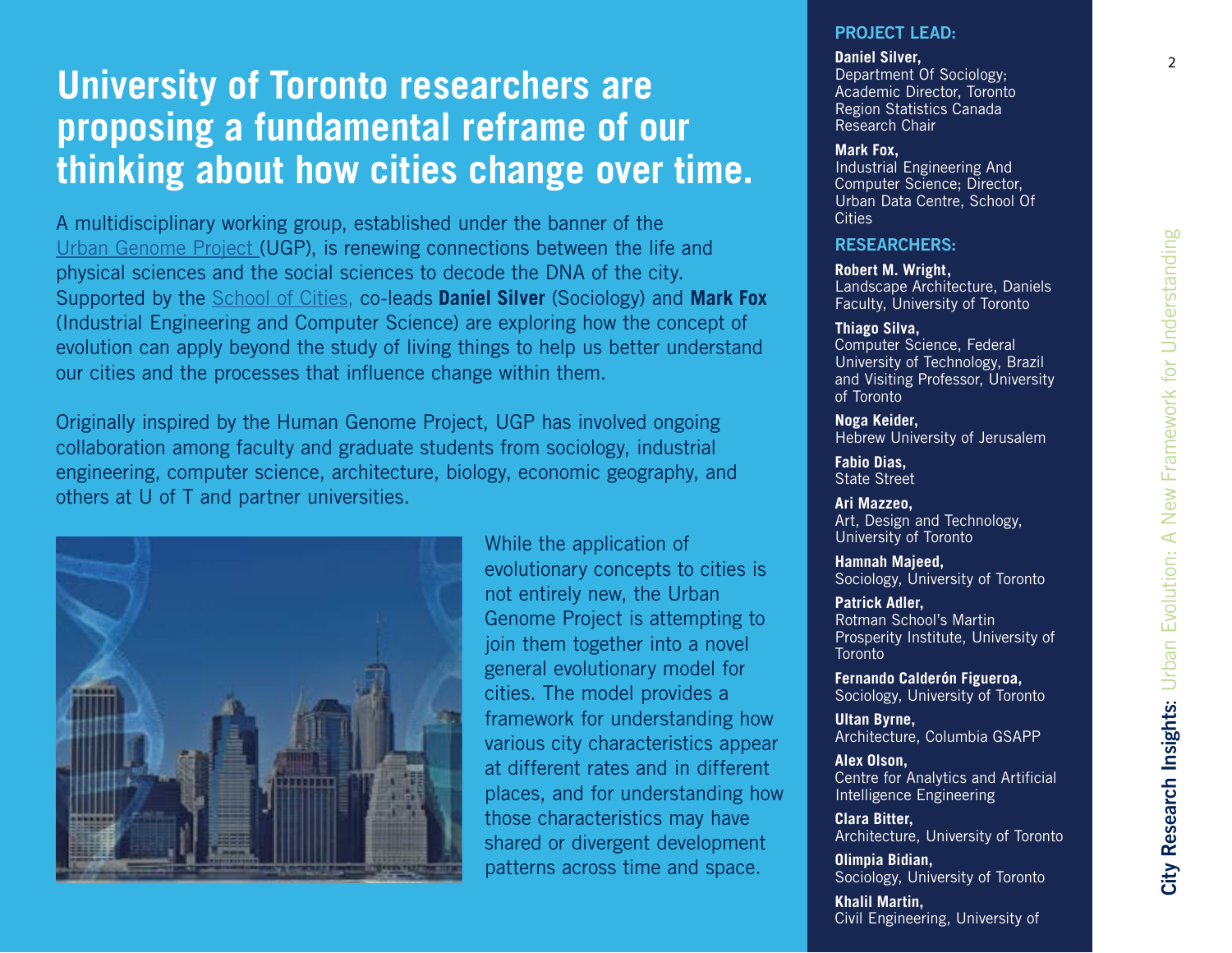An urban evolutionary approach can reveal why and how certain urban characteristics – such as porches, cul-de-sacs or racial segregation – exist within cities, how those characteristics come into being, and why the number of them and how they function changes over time. Using an evolutionary lens can also tell us about how urban neighbourhoods and communities adapt to changes in built form or changing demographics, how our views of places change as the city evolves, and how to introduce policy interventions that are informed by and responsive to what is happening in a given place and time.

"...Where we're at right now in a neighborhood is just a moment on its pathway going forward and back, so you have to see where it's going and where it's coming from. And if you have that long-term perspective, you can understand better what it is to be here now and plan for the future. You can do a much better job of evaluating things. You can understand how much a particular policy intervention had an impact, or stay the course, or decide to change course, when you have that long-term persepective."

– **Professor Daniel Silver**

**By viewing the city as an evolving entity comparable to a living organism, an evolutionary approach sheds light on the city's history, helps us better understand its current state, and makes it possible to plan effectively for the future.**

**Tyler Bateman,**  Sociology, University of Toronto

**Amny Athamny,**  Sociology, University of Toronto

**Anderson Wong,**  iSchool, University of Toronto

**Cheryl Cheung,**  Political Science, University of **Toronto** 

**Mabel Yang,**  Biochemistry, University of Toronto

**Anne James,**  Geography and Planning, University of Toronto

**Iris Wang, Metrolinx** 

**Marion Blute,**  Sociology, University of Toronto

**Richard Florida,**  Rotman School of Management, University of Toronto

**Shauna Brail,**  Institute for Management and Innovation, University of Toronto Mississauga

**Matti Siemiatycki,**  Geography and Planning, University of Toronto

**Scott Sanner,**  Mechanical and Industrial Engineering, University of Toronto

**Ya'ara Rosner-Manor,**  Urban Planning at The Urban Clinic, Hebrew University of Jerusalem

**Yair Grinberger,**  Geography, Hebrew University of Jerusalem

**Emily Silverman,**  The Urban Clinic, Hebrew University of Jerusalem

**Enaya Banna,**  The Urban Clinic, Hebrew University of Jerusalem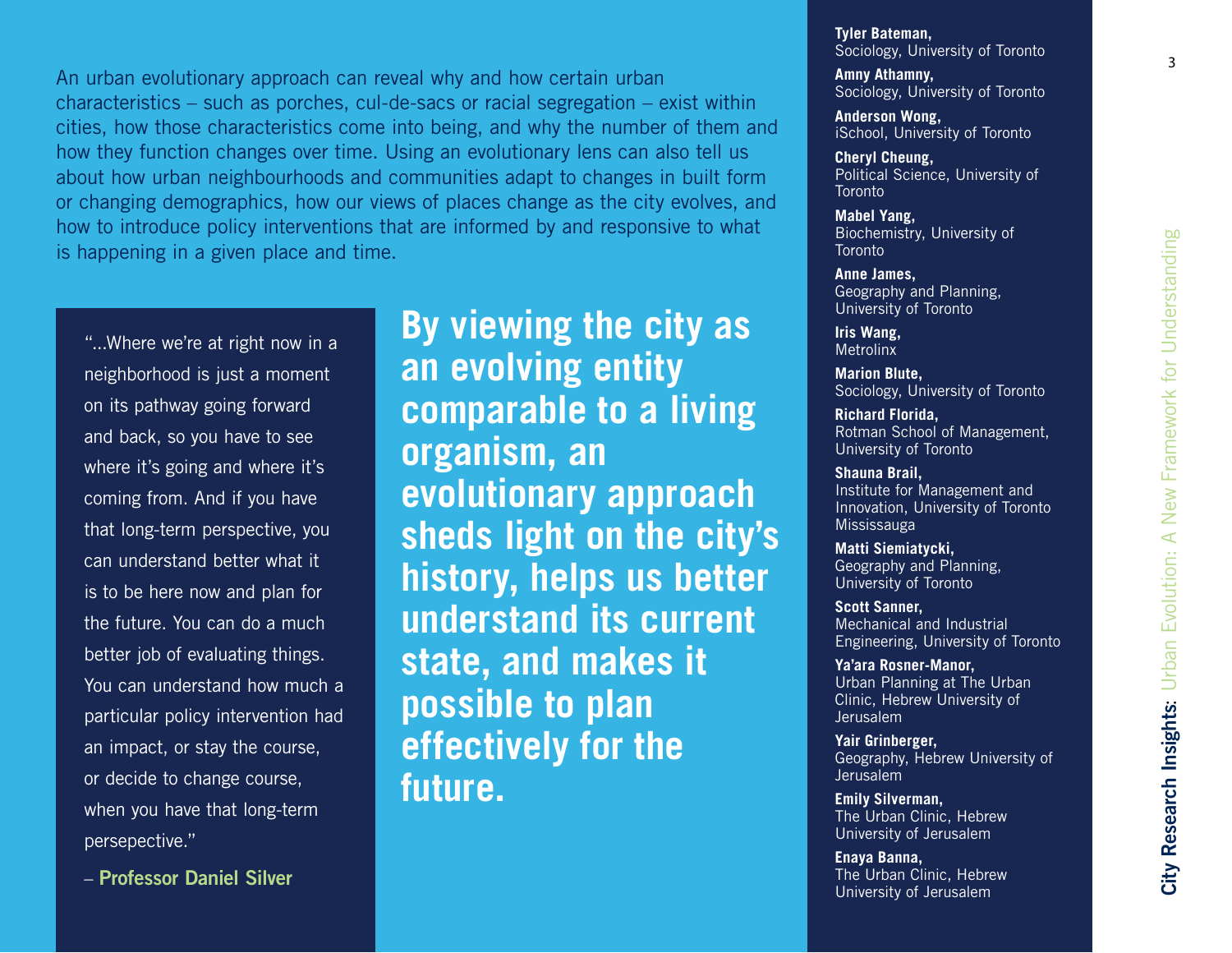**The work of the UGP creates a framework that can support the development of many different ideas and theories about urban evolution. But what are some of the central concepts of the framework, and what sort of work is growing out of those ideas? Here we explore the answers to these questions.**

# **The Core Concepts of an Urban Evolutionary Approach**

One of the most innovative concepts being developed through the UGP collaboration is that of the "formeme." A formeme is the basic unit of urban evolution, and it is a script or a set of instructions for physically organizing space for some set of activities and groups. A meme – the core of the term formeme – is an idea that spreads. Using the word "meme" in "formeme" suggests that information about urban form can be copied and retained. A formeme encodes a set of traits of any given spatial area, like a building, a neighbourhood or a city, comparable to the genes of a living organism. Those traits might include things like architectural styles, ways of organizing roadways, and the sociodemographic organization of people into certain areas of a city, amongst others. Any city is a large collection of formemes, or what might be called its *urban genome.*

The concept of the formeme helps to lay the foundation for a unified theory of urban evolution by considering how urban traits vary, spread, and are retained in the urban landscape. These key components – variation, selection, and retention – are central to the theory of evolution when applied to cities.

**Variation** describes how novel forememe variants appear in an area that could be either selected or retained. They are key mechanisms that influence urban variation that are similar to mechanisms in biological evolution, including mutation, migration and extinction events.

**Selection** defines the mechanisms by which forememes are replicated or reproduced in the urban environment at different rates.

**Retention** designates the extent to which characteristics of urban life are maintained over time, and makes it possible for existing configurations of urban life to be preserved and passed on into the future.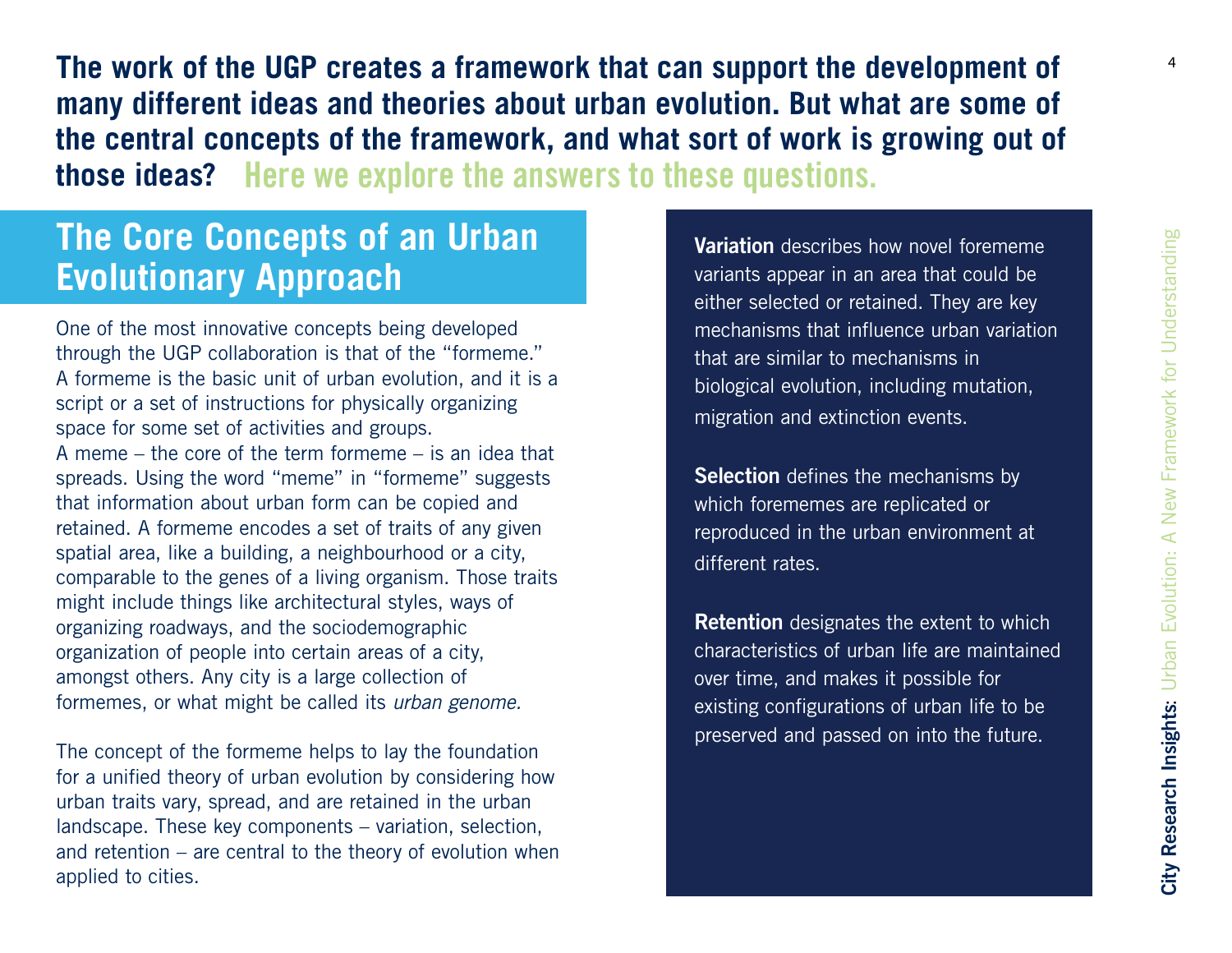# **Modelling Urban Evolution**

Some of the most significant work that has come out of the UGP to date is the push to utilize the formeme to model urban evolution over time. The team has developed a mathematical model and software that can track the formemes – or the urban genome – of a given area, enabling researchers to model what the area looks like today and how it looked in the past, and to test theories of how urban traits evolve over time. The software has already been used to model trajectories of how cities change over time, and to measure the similarity of neighbourhoods both within Toronto and between Toronto and Montreal.

The team has also developed an online interactive tool called Piccard, designed to track long-term trends within and between cities. Historically, in order to create time series of city neighbourhoods or regions, analysts would have to harmonize the data geographically by interpolating the data to reflect changes in regional boundaries change over time. The contribution of the Piccard tool is that it allows tract-by-tract comparisons and visualizations of patterns of demographic evolution within city regions over time without requiring geographic harmonization of the data. The UGP team is currently working with Social Planning at the City of Toronto to identify how the municipality might be able to utilize this data to better understand Toronto and its evolution over time.

#### **You can explore the [Piccard tool here](http://ug.daniels.utoronto.ca/~diasf/Piccard/.).**

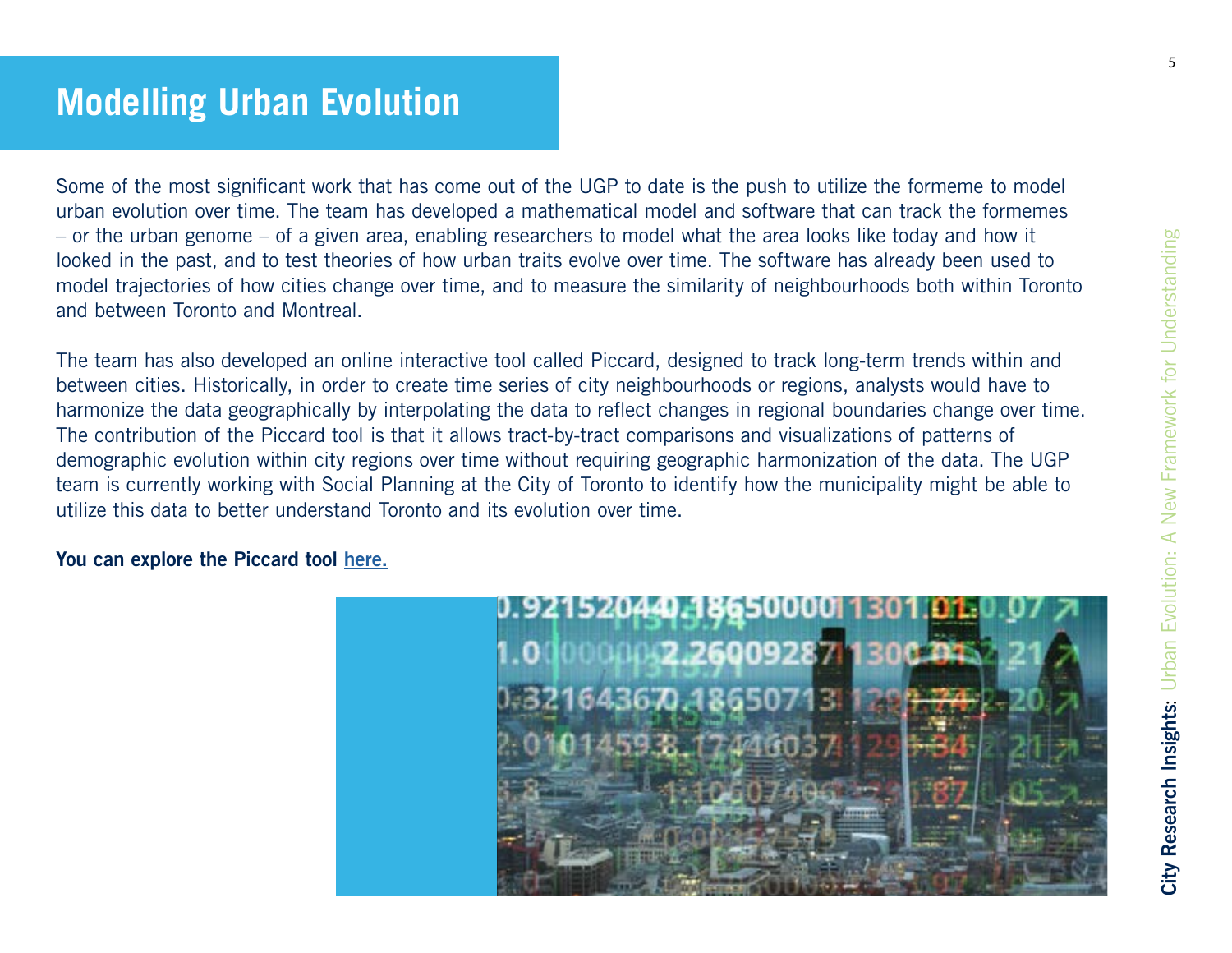# **Revealing the Building Blocks of Urban Life**

One recent initiative within the UGP that takes an evolutionary approach to studying the city, supported by the work of **Khalil Martin** (Civil Engineering) and **Clara Bitter** (Architecture), examines the evolution of the front porch. The front porch is a formeme with deep roots, including the *stoa* in Ancient Greece, and has since appeared in many forms and areas – it is an urban idea that spread over time and space. The porch is a successful formeme, both in terms of how far it has spread and in the fidelity of its copies.

Important as a threshold between home and the community, these spaces have in recent years often been considered private and have been taken for granted as a common feature of homes in Canada and around the world. During the Covid-19 pandemic, however, their value as a conduit for community-building was reinvigorated, reflecting an evolution in how they are viewed and used, and how they contribute to urban life. Examining the evolution of the threshold can facilitate a deeper understanding of how the physical characteristics of communities and neighbourhoods change as aspects of the social and economic life of cities change.



For more information about the evolution of the front porch, please check out the Urban Genome blog post authored by **[Clara Bitter](https://academic.daniels.utoronto.ca/urbangenome/2020/08/11/public-private-thresholds/.) here.**





**Portico Balcony Enclosed Porch**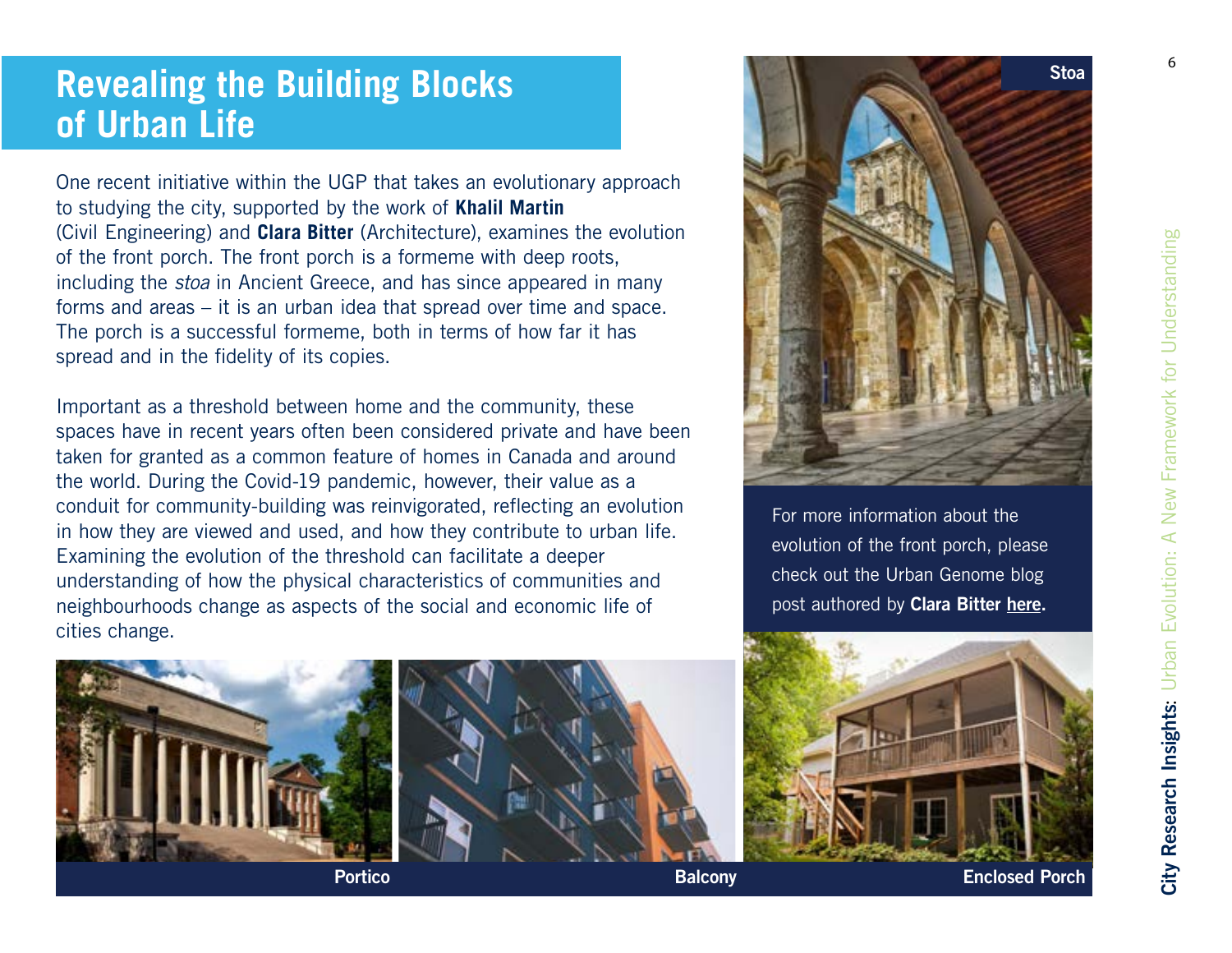

An ongoing study led by **Tyler Bateman, Alicia Eads** and **Marc Cadotte** that highlights how UGP cross-disciplinary collaborations are yielding novel research utilizes an evolutionary approach to explore how conservation policy has evolved over time. Researchers examine the minutes from Toronto Conservation Authority meetings from the previous 40 years to view the path of change of ideas about conservation and invasive species.

# **Evolution of Comparative Methods and Ideas**

Beyond tracking how aspects of the urban built form change and adapt over time, an evolutionary approach can also trace the evolution of ideas about urban form and development, including where new ideas come from, and how old ideas are adapted to fit new places and circumstances. This approach began to coalescence during a UGP workshop held in 2021 at the School of Cities that explored the ways in which methods in social and physical sciences overlap, and what theoreticians and practitioners across disciplines can learn from each other. An evolutionary approach to policy analysis highlights how and when certain ideas about the urban form become influential, and can be used to deepen our understanding of many prominent urban issues, from housing policy to transit planning.

An urban evolutionary lens has also led UGP researchers to explore how ideas circulate and move from city to city, and how ideas are adopted and implemented. In a forthcoming article in the Journal of Urban Affairs, UGP collaborator **Noga Keidar** (Hebrew University of Jerusalem and [The Urban](https://en.urbanclinic.huji.ac.il/)  [Clinic](https://en.urbanclinic.huji.ac.il/)) examines the mobility of public art policies across English-speaking metropolitan cities to explore when, where and how public art discourses tend to be adopted across cities.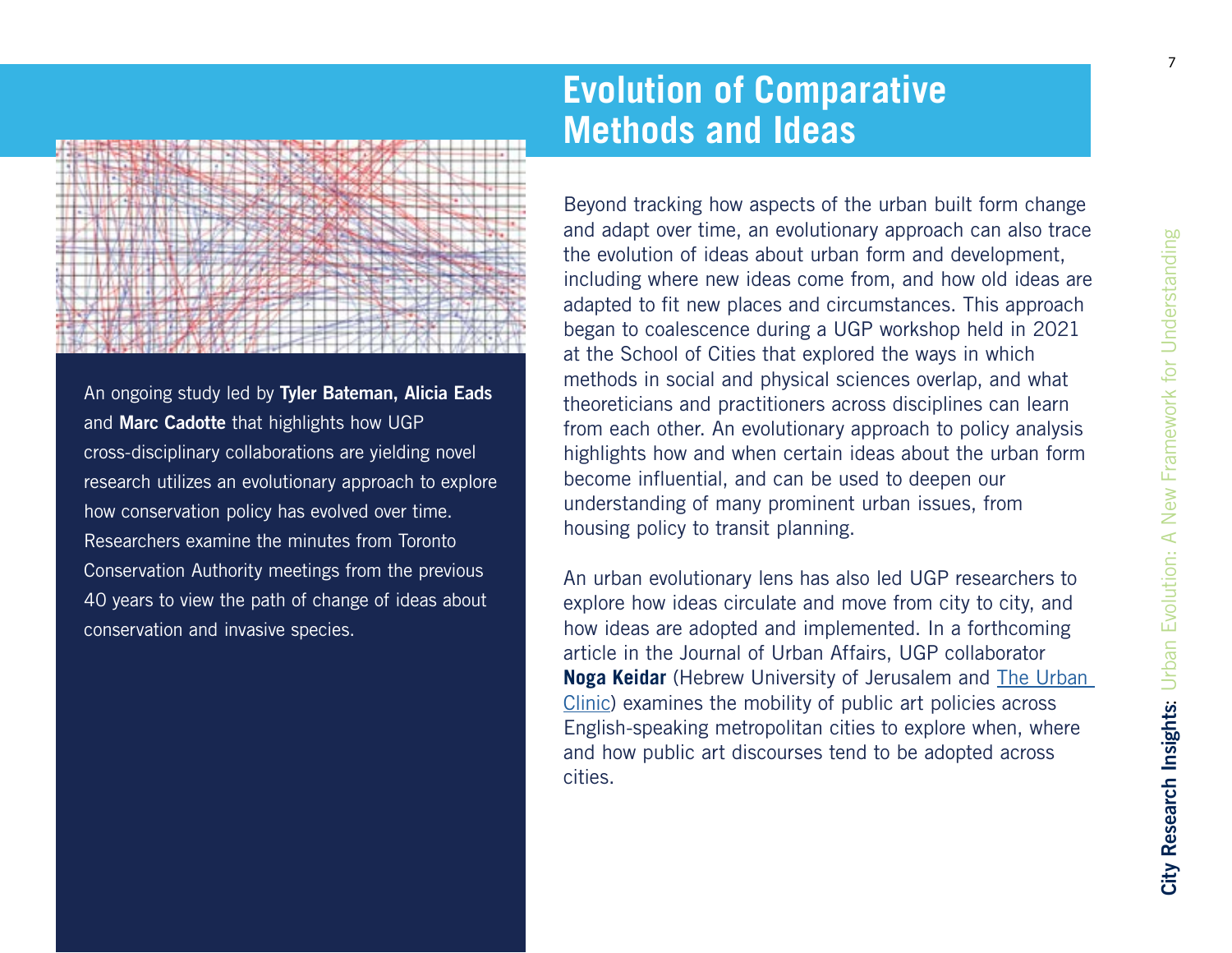Keidar's research builds on a [recent collaboration](https://www2.ocadu.ca/keyword/redefining-public-art) between UGP researchers and OCADU researcher Sara Diamond. The team built a large database of public art policy documentation from twenty-six English-speaking cities with more than one million residents around the world. Analyzing the database, the team identified the key ideas that tend to feature in public art documents, how and why those ideas have changed over time, and important regional differences.

As a result of this research, the team provided targeted policy advice to the City of Toronto that sparked renewed municipal efforts in public art policy. In Toronto, this led to the introduction of the City's first [Public Art Strategy](https://www.toronto.ca/wp-content/uploads/2019/12/92e1-Toronto-Public-Art-Strategy-2020-2030.pdf) and [ArtworxTO,](https://www.artworxto.ca/) a collaboration between U of T and OCAD University. At a time when cities across Canada and globally are grappling with how to innovatively address shared challenges like pandemic recovery, affordable housing and public transit, understanding the process of influencing and adopting new approaches has important relevance for urbanists.

"We were able to make a case that Toronto, while it had been a leader in a lot of public art policy, maybe 25 years ago, it had really stagnated. We could point to the policy tools that they [the City] had. We could point to how they could encourage a more diverse range of artists to be involved in more diverse types of media and art forms... And here some things that we could do in Toronto to move in that direction."

 **– Professor Daniel Silver**

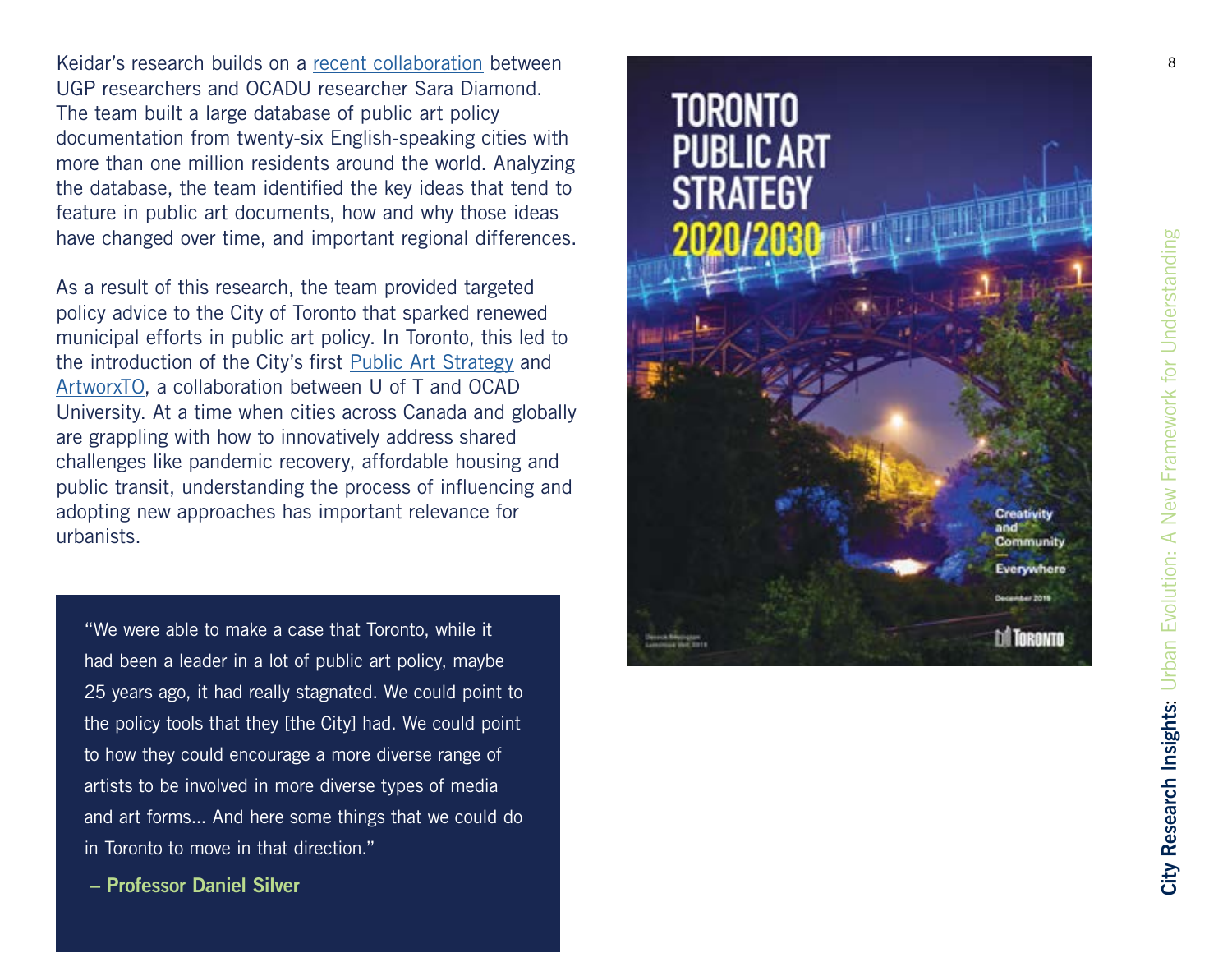# **What's Next for this Project?**

**Mapping the urban genome of cities is not a short-term project. In the coming months and years, the UGP researchers will continue their exciting and innovative work, and share insights to build our understanding of the nature of change in our cities.**

Next, the researchers will continue to elaborate and refine the model, with a focus on some key but underdeveloped ideas such as niche construction, scaling and emergence. Some other exciting upcoming projects for the UGP:

- An ecological survey of the distribution of porches and other private-public thresholds in Toronto and Jerusalem;
- A study of the international evolution of the creative placemaking model;
- A study of the evolution of urban mapping platforms, particularly Open Street Maps;
- A study of the post-covid evolution of music venues in Ontario;
- A collaboration with Social Planning at the City of Toronto on long-term neighbourhood trajectories.

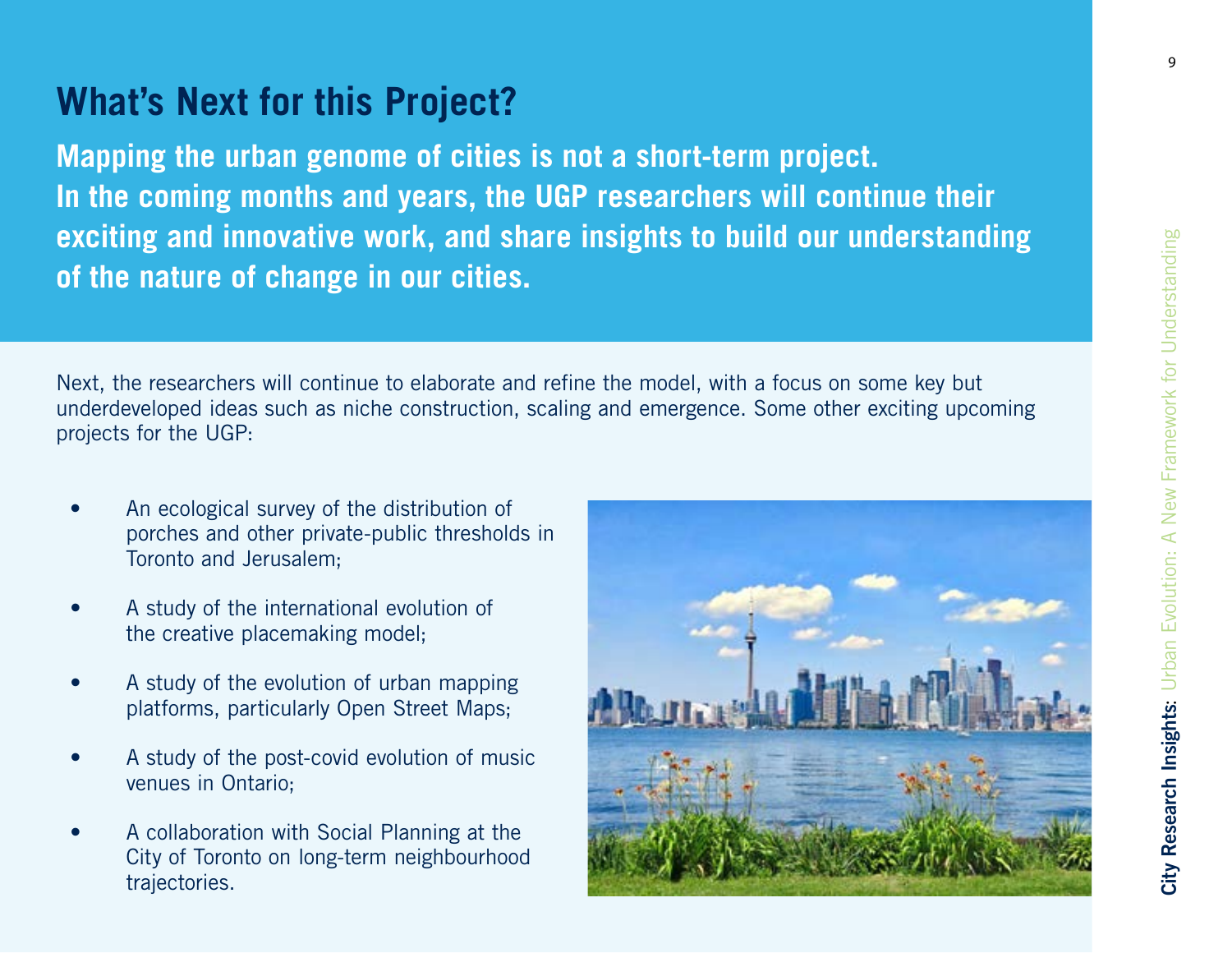## Interview with Professor Daniel Silver **And Accessory 10** 10

### **How did the Human Genome Project inspire you to create the Urban Genome Project working group?**

The phrase "urban genome" goes back to conversations that I had with Richard Florida, back when the notion of a School of Cities was just a glimmer in somebody's eyes. We were talking about exciting new directions in urban studies, and somehow that phrase came out of it, reflecting a sort of multidisciplinary effort to try to get at the basic kinds of information that is encoded in the city. It became one of those things that we thought we would have a chance to pursue with the School of Cities. So, it started there, the idea of bringing together people from different disciplines to try to bring expertise to map out the basic features of this domain. As our actual project evolved, we moved away from the genome as the key metaphor, and it is much more now about the question of urban evolution.

### **What does building a "science of cities" involve?**

There is a very interesting and long history of dialogue between social sciences and biology that goes back to the foundation of urban sociology within the Chicago school of sociology and with the concept of human ecology. But in recent years I think it had somewhat stagnated. We wondered how the work towards a science of cities would be advanced if we took on the key features of Darwinian evolution.

#### **How has the affiliation with the School of Cities facilitated this project?**

The School of Cities was instrumental to the idea that research wouldn't necessarily be oriented towards a short-term payoff. To me that was really important. It's a challenge for these kinds of projects. They allow you to exchange perspectives, but it's hard to establish common language. Once you do that, and you try to start publishing, it's hard because every field has its own things that it's interested in at that moment. The interdisciplinary emphasis is really great if people are willing to take that step, but it's not easy and it needs time. Read the full interview here.



**Daniel Silver** is Professor of Sociology at the University of Toronto. His research areas are social theory, cities, culture, and cultural policy. He is co-editor of *The Politics of Urban Cultural Policy* and co-author of *Scenescapes*: *how qualities of place shape social life*.

**Contact Daniel d[an.silver@utoronto.ca](mailto:Dan.Silver%40utoronto.ca?subject=)**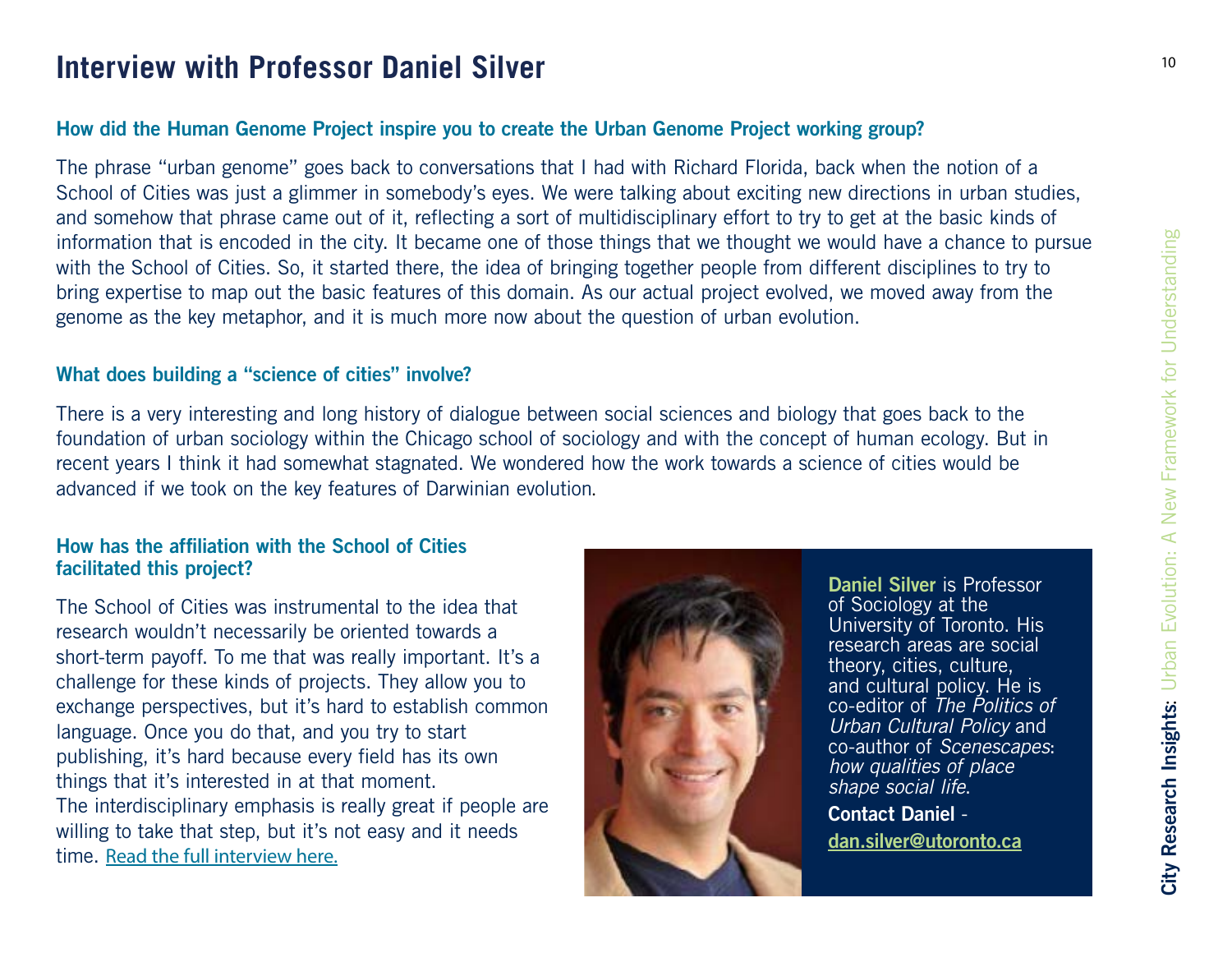# <sup>11</sup> **Interview with Professor Mark Fox**

### **Tell us about your work on the Urban Genome Project.**

What I have been working on is coming up with a formal mathematical model of the urban genome. The model will characterize, in essence, the genomics of a spatial area, such as a city or neighbourhood. The model is constructed in such a way that we can model what the neighbourhood looks like today, or a year ago, or ten years ago, and we can test theories of how the neighbourhood evolved over time. The whole point of the mathematical model is to provide this representation of urban forms. Once we have that model, we can create software that can encode information about that neighbourhood. And then we can perform analyses to see how the formulas have changed over time as a spatial area evolved over time, or we can do an analysis that shows similarity of this area to others.

#### **Where do you want to go next with this work?**

The next stage is really getting more data so that we can create a more 360-degree view of what goes on within a neighbourhood or spatial area. I'm currently working with a student named Anderson Wong, and he's been working on translating StatsCan census data into a form that allows us to manipulate it for the type of analyses we want to be able to do. Read the full interview here.



**Mark Fox** Mark Fox is the Director of the Urban Data Centre at the School of Cities. He is a Distinguished Professor of Urban Systems Engineering and Professor of Industrial Engineering and Computer Science. He is also the Director of the Centre for Social Services Engineering and the U of T Enterprise Integration Laboratory. **Contact Mark:** 

[msf@eil.utoronto.ca](mailto:msf%40eil.utoronto.ca?subject=)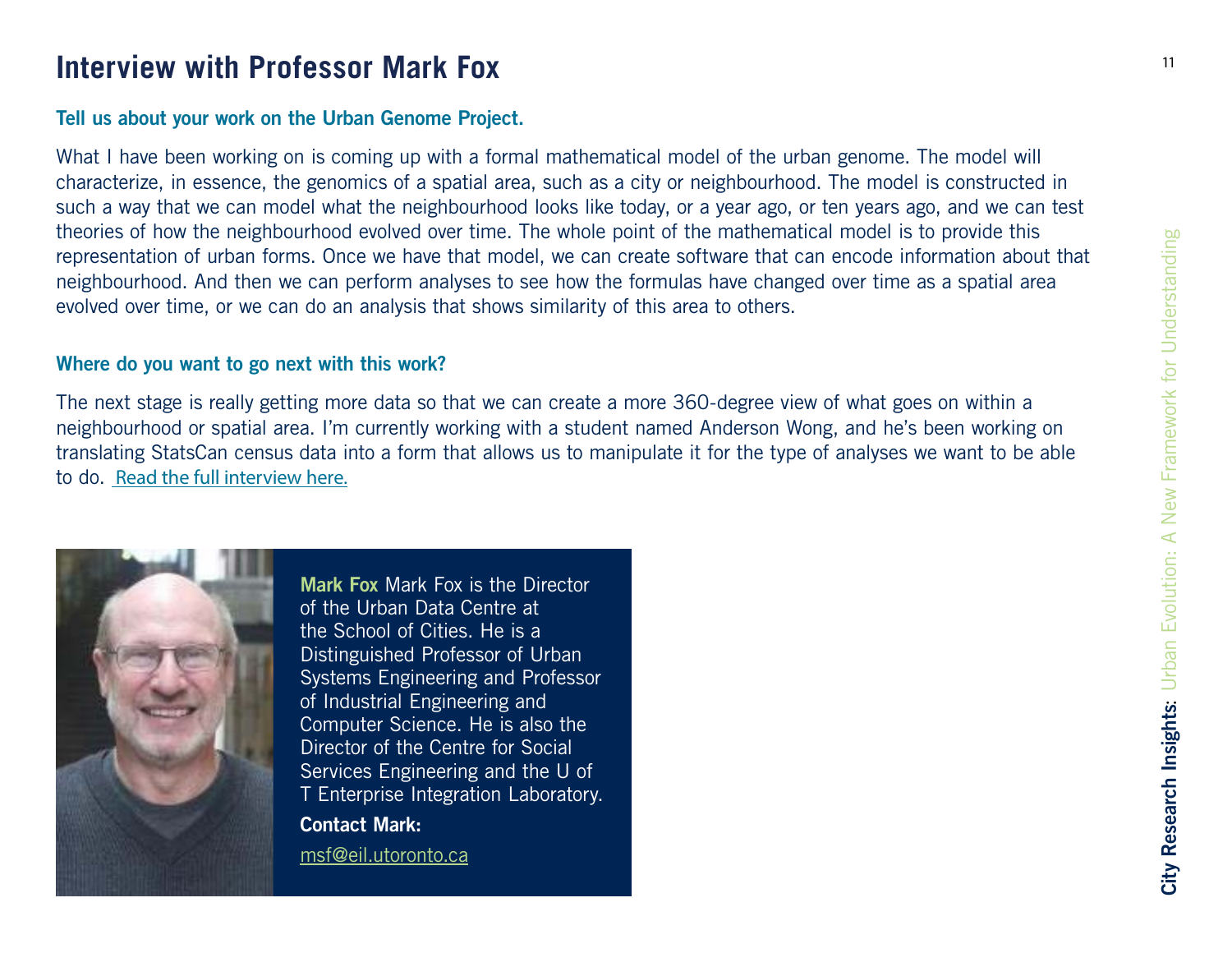## **About the School of Cities**

The School of Cities is a solutions incubator for urban-focused researchers, educators, students, practitioners, and the general public to explore and address the complex global challenges facing urban centres. A living laboratory, the School leverages urban data and lived experience to improve policy and decision making and collaborates with city leaders around the world to make local decisions that make cities and urban regions more sustainable, prosperous, inclusive, and just.

## **About City Research Insights**

*Urban Evolution: A New Framework for Understanding City Growth and Change*  is the fourth in our series of City Research Insights, designed to link the urban research being conducted at the University of Toronto with the public, other institutions, and decision-makers.

With this series, the School of Cities seeks to leverage our extraordinary community of urbanists and urban-oriented researchers to create a rich, multidisciplinary community of urban faculty, researchers, and students across disciplines and perspectives. In addition to facilitating interdisciplinary research projects, partnerships and funding opportunities, we provide a hub for urban-focused interdisciplinary and collaborative learning.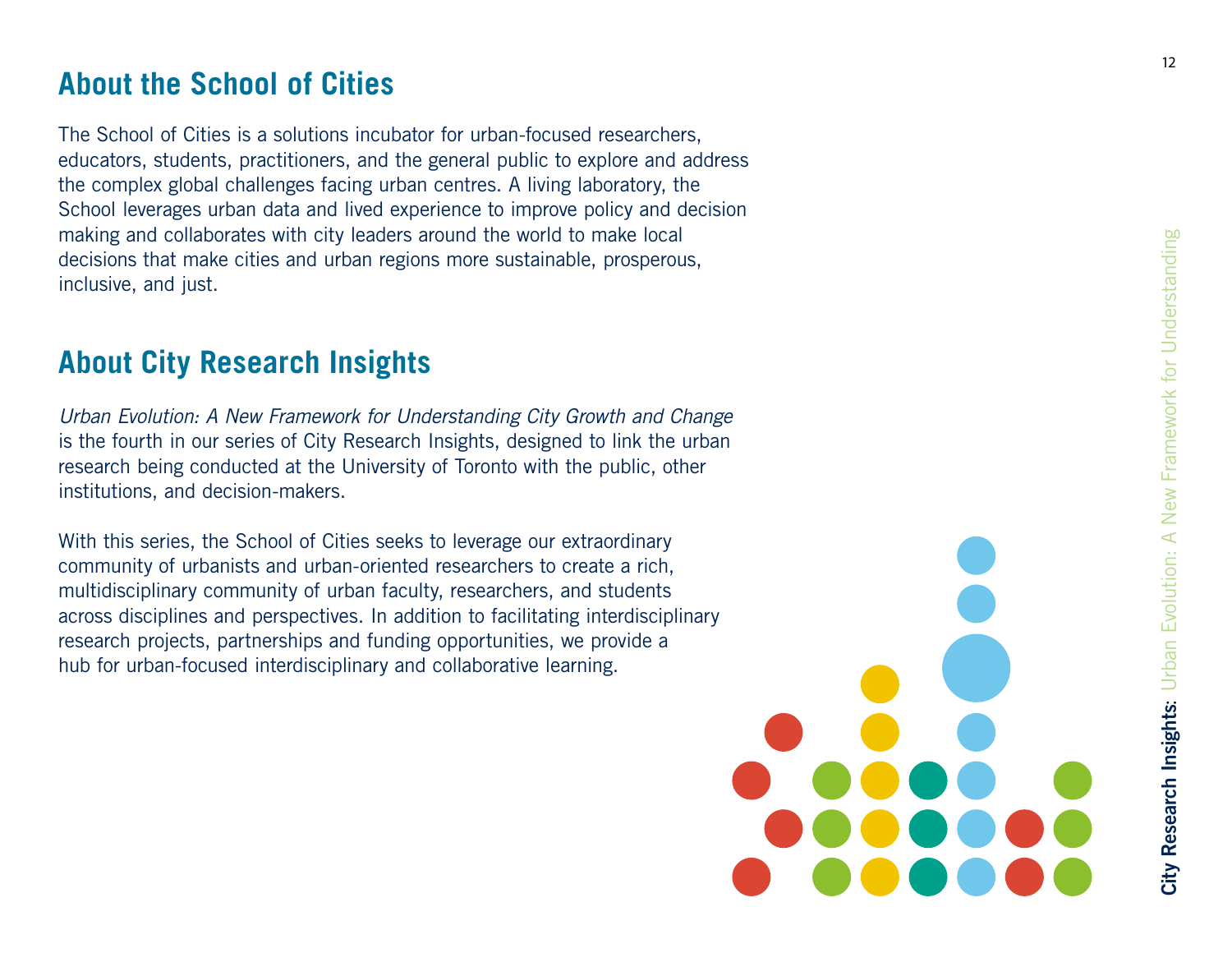### **CITY RESEARCH INSIGHTS VOLUME 1, ISSUE 4:** *CITY RESEARCH INSIGHTS VOL. 1, NO. 4: URBAN EVOLUTION: A NEW FRAMEWORK FOR UNDERSTANDING CITY GROWTH AND CHANGE*

Authored and published by the School of Cities, University of Toronto © School of Cities, March 2022 Myhal Centre, Suite 853 55 St. George Street, Toronto, ON M5S 0C9 Canada

#### **General Inquiries:**

Contact us at schoolofcities@utoronto.ca or1-416-946-7083. **Newsletter, Events, and Seminars** [Sign up for e-news.](https://schoolofcities.us19.list-manage.com/subscribe?u=63f9ed310ffa8729231533667&id=707e088a89)  **Research and Grants:** [See our web page.](https://www.schoolofcities.utoronto.ca/research) **Media Relations**: Contact us at [media.relations@utoronto.ca](mailto:media.relations%40utoronto.ca?subject=) or 416-978-0100. For members of the media looking to speak to an expert on urban topics and city issues, [visit our directory of affiliated faculty](https://www.schoolofcities.utoronto.ca/people/directories/all-faculty).

Unless otherwise noted, all information is based on the work of the researchers.

**Photo credits:** Canva.com, Getty Images, Unsplash, Daniel Silver, Mark Fox